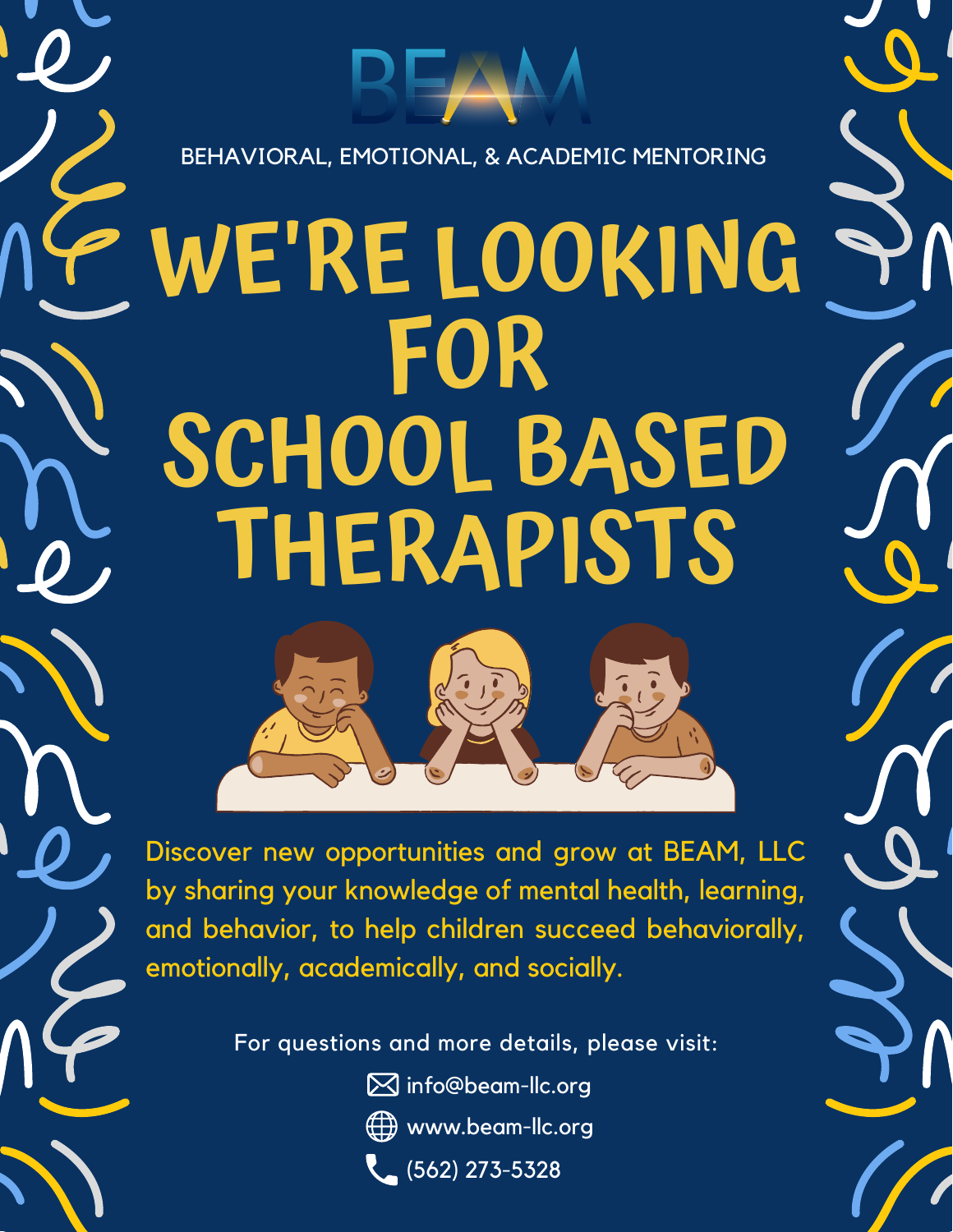

For questions and more details, please visit:

⊠ info@beam-llc.org

www.beam-llc.org

 $\binom{1}{2}$  (562) 273-5328

## **Start date:**

Immediately

### **Salary Info:**

\$60/Hr

#### **Position Type:**

- Temporary position (4 months through the end of May 2022)
- Full-Time
- Part-Time (2 Days weekly)

#### **Locations:**

Temple City area of Los Angeles County

#### **Responsibilities:**

• Provide evidence-based therapy to students k-12 within the school setting

BEHAVIORAL, EMOTIONAL, & ACADEMIC MENTORING

- Respond to students in a mental health crisis
- Assist school teams and school administrators in de-escalating students in crisis.
- Evaluate students for threats to self or others, and provide appropriate follow-up or notifications to community-based mental health agencies (i.e Psychiatric Mobile Response Team, etc.)
- Assist in the development and implementation of social-emotional intervention programs
- Understand and comply with all BEAM and District Protocols and Procedures in relation to job expectations.
- Maintain expertise in subject matter by continuing research, study, and application.
- Travel to and attend trainings, meetings, conferences (as needed).
- Other duties as assigned